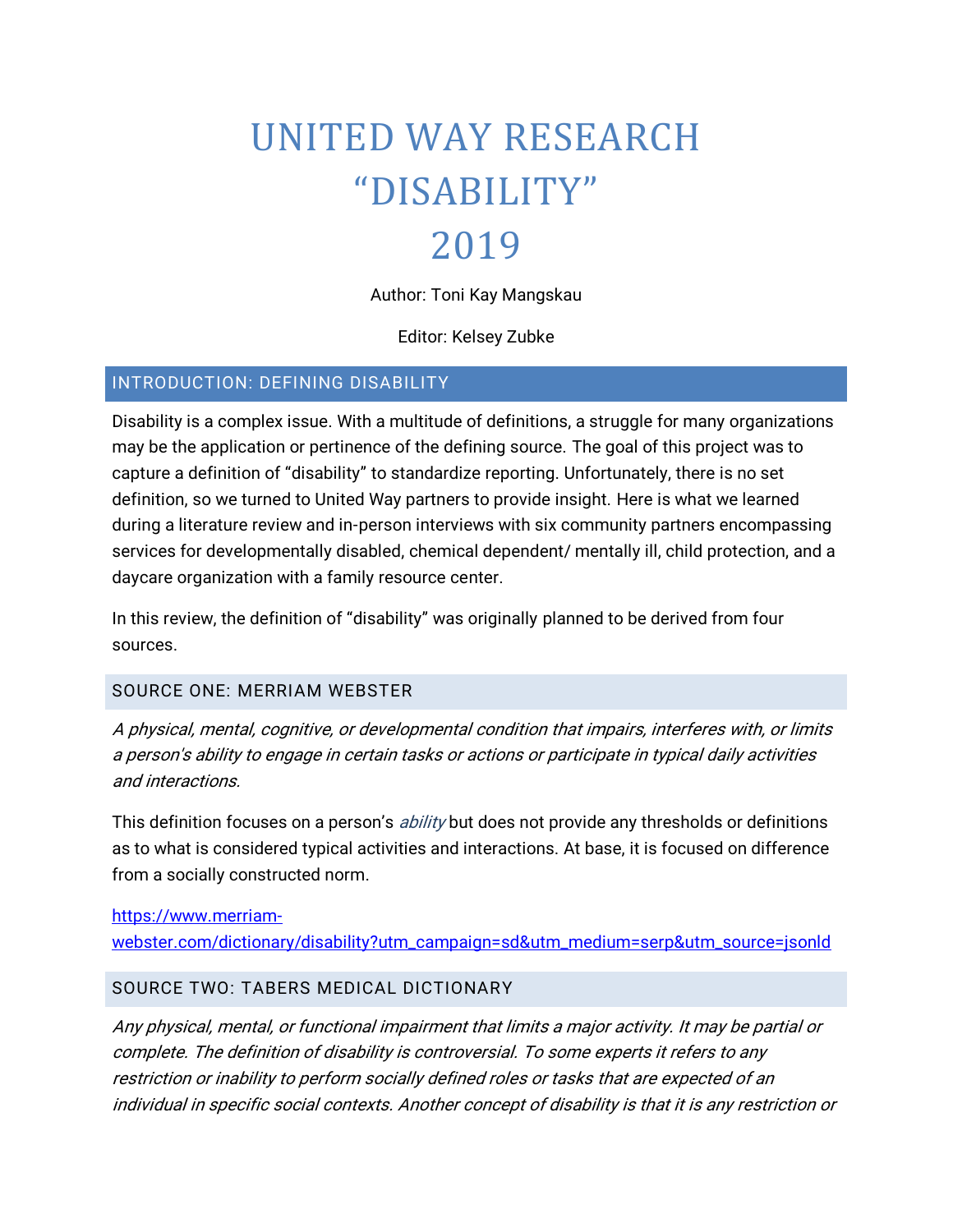## lack of ability to perform tasks or roles in the manner previously considered normal for an individual.

Contemporary beliefs of disability recognize that characteristics of the environment interact with an individual's abilities to determine functional performance. In this view, the presence of disability is not entirely determined by bodily function or impairment.

According to Tabers, there are 8 types of disabilities;

- o [developmental disability](https://www.tabers.com/tabersonline/view/Tabers-Dictionary/751845/all/disability?q=disability#1)
- o [excess disability](https://www.tabers.com/tabersonline/view/Tabers-Dictionary/751845/all/disability?q=disability#2)
- o [intellectual disability](https://www.tabers.com/tabersonline/view/Tabers-Dictionary/751845/all/disability?q=disability#3)
- o [learning disability](https://www.tabers.com/tabersonline/view/Tabers-Dictionary/751845/all/disability?q=disability#4)
- o [mobility disability](https://www.tabers.com/tabersonline/view/Tabers-Dictionary/751845/all/disability?q=disability#5)
- o [nonverbal learning disability](https://www.tabers.com/tabersonline/view/Tabers-Dictionary/751845/all/disability?q=disability#6)
- $\circ$  [phonological disability](https://www.tabers.com/tabersonline/view/Tabers-Dictionary/751845/all/disability?q=disability#7)
- o [reading disability](https://www.tabers.com/tabersonline/view/Tabers-Dictionary/751845/all/disability?q=disability#8)

This definition is similarly focused on difference from a socially constructed norm but provides more granular detail on types of difference than does the lay definition provided by Merriam-Webster. This definition suggests that disability may be context-specific, without providing any benchmarks or thresholds.

#### <https://www.tabers.com/tabersonline/>

<https://www.tabers.com/tabersonline/search?st=OSS&q=disability>(239 results)

#### SOURCE THREE: STATE OF MINNESOTA

The difficulty with finding a universal definition of "disability" for the State of Minnesota was the creation of "Welcome to Disability Minnesota!" - a website to provide a single entry point to over 100 Minnesota state agency programs, products, and services that are devoted to the range of disability issues. The site also provides access to laws, statutes, and regulations in pertinent disability-related areas.

State definitions of disability have a great degree of overlap with Tabers medical dictionary in that they focus on context-specific definitions of disability (by-and-large, educational, employment, and built-environment contexts) while also providing a number of ways to describe disability (physical, learning, etc.)

<https://mn.gov/disability-mn/>

SOURCE FOUR: FEDERAL SOCIAL SECURITY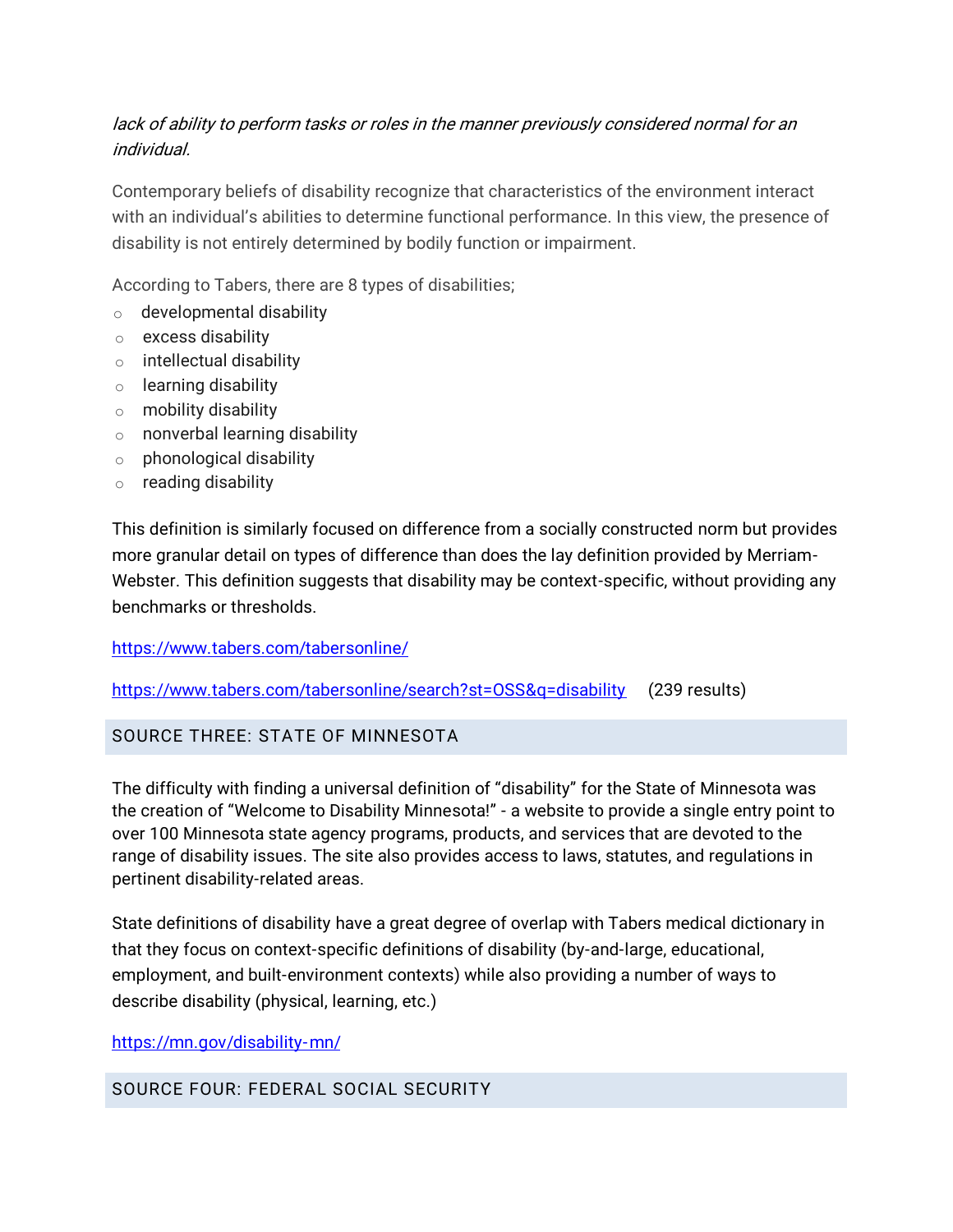To meet our definition of disability, you must not be able to engage in any substantial gainful activity (SGA) because of a medically-determinable physical or mental impairment(s):

That is expected to result in death, or that has lasted or is expected to last for a continuous period of at least 12 months.

NOTE: There is a separate definition of disability for children (under age 18) who are applying for the Supplemental Security Income (SSI) program.

As opposed to other sources, the federal definition of disability is highly context-specific (employment) without providing any description other than duration.

<https://www.ssa.gov/redbook/eng/definedisability.htm>

## KEY TAKEAWAY: THERE'S NO CONSENSUS

Within the complexity of understanding the "definition" of "disability", we posed the question of "Are Olmsted County United Way funded organizations collecting a client's disability status?" We created a multi-question survey with various questions based on a 34-Item Disability Screening Questionnaire (DSQ-34) for use in Low and Middle Income Countries Epidemiological and Development Surveys. As the interviews progressed, we expanded our interviewee pool to include programs and agencies not currently funded by United Way of Olmsted County.

Staff from several agencies in our community agreed to an interview to provide their experiences and perspectives:

Listed below are the questions included in the interview, meant to explore the agency's current perspective on measuring and assessing disability, as well as some additional aspects of the service landscape experienced by agencies in Rochester. The questions focused on measuring and assessing disability were:

- 1. Within the complexity of understanding the "definition" of "disability, is your program attempting to collect a client's disability status? Has this been what you consider to be "successful"?
- 2. Within the complexity of understanding the "definition" of "disability, is your program attempting to assess a client's disability status? Has this been what you consider to be "successful?
- 3. Is there a particular mechanism (tool) is used by your program to gather disability information?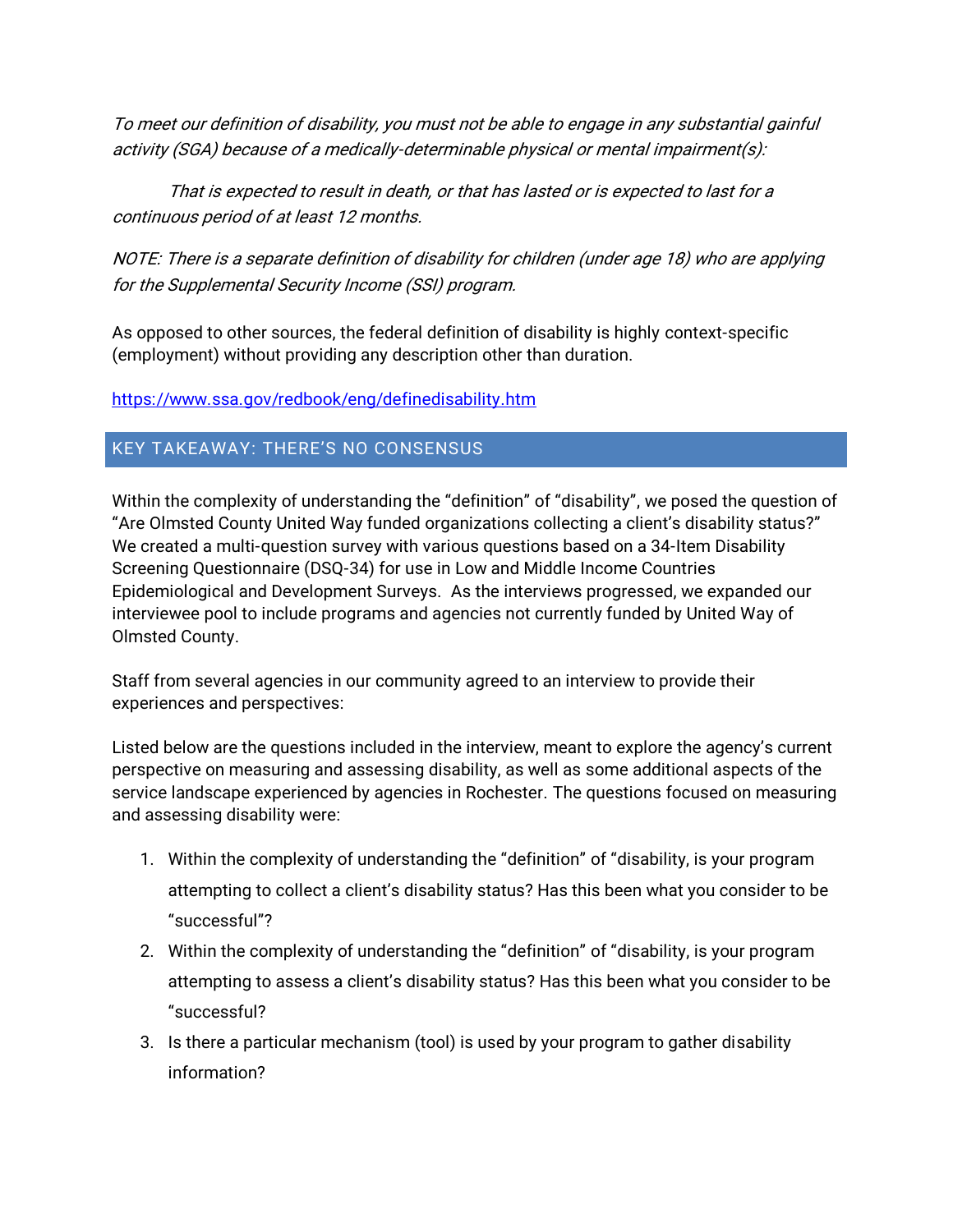- 4. Does your program define "disability" in a context of "any restriction or inability to perform socially defined roles or tasks that are expected of an individual in a specific social context?"
- 5. Does your program define "disability" in a context of "any restriction or inability to perform tasks or roles in the manner previously considered normal for an individual?
- 6. Can you speak to your program or agency's beliefs around how disability should be defined and perceived? Such as environmental, physical, social considerations that define "disability"?
- 7. Has your program tried to "measure" a client's disability to understand the outcome of your program and identify service gaps?

Summarized below are response to each of the interview questions. Full responses can be found quoted underneath the summary. Names and agencies identifying information has been removed.

## WITHIN THE COMPLEXITY OF UNDERSTANDING THE "DEFINITION" OF "DISABILITY, IS YOUR PROGRAM ATTEMPTING TO COLLECT A CLIENT'S DISABILITY STATUS? HAS THIS BEEN WHAT YOU CONSIDER TO BE "SUCCESSFUL"?

In general, agencies specifically developed to serve individuals with disabilities are collecting disability status as a requirement of their work – these statuses are aligned with various medical diagnoses and state/federal disability definitions. Other agencies may collect disability status to varying degrees, with some documenting the information only if it is offered by program participants and other requesting this information from all program participants. In most instances, programs will request information that is highly context specific. Some examples include a preschool asking for IEP information, or a program focusing on rehabilitation doing monthly checks on sobriety and mental illness.

- 1. All referrals come from County social workers with accompanying medical documentation. Clients served are from SE MN. Region. Referrals are necessary for program to receive funding. Staff member felt attempt to collect disability status was overall successful. Although gathering this type of information was harder for individuals over the age of 18. DD waiver is necessary for age 18 and over. There can be service overlaps for clients age 18 to 21.
- 2. Yes, successful. Required to have documentation for whatever disability a client is diagnosed. Ex. Autism, Down Syndrome, etc. This information does help in the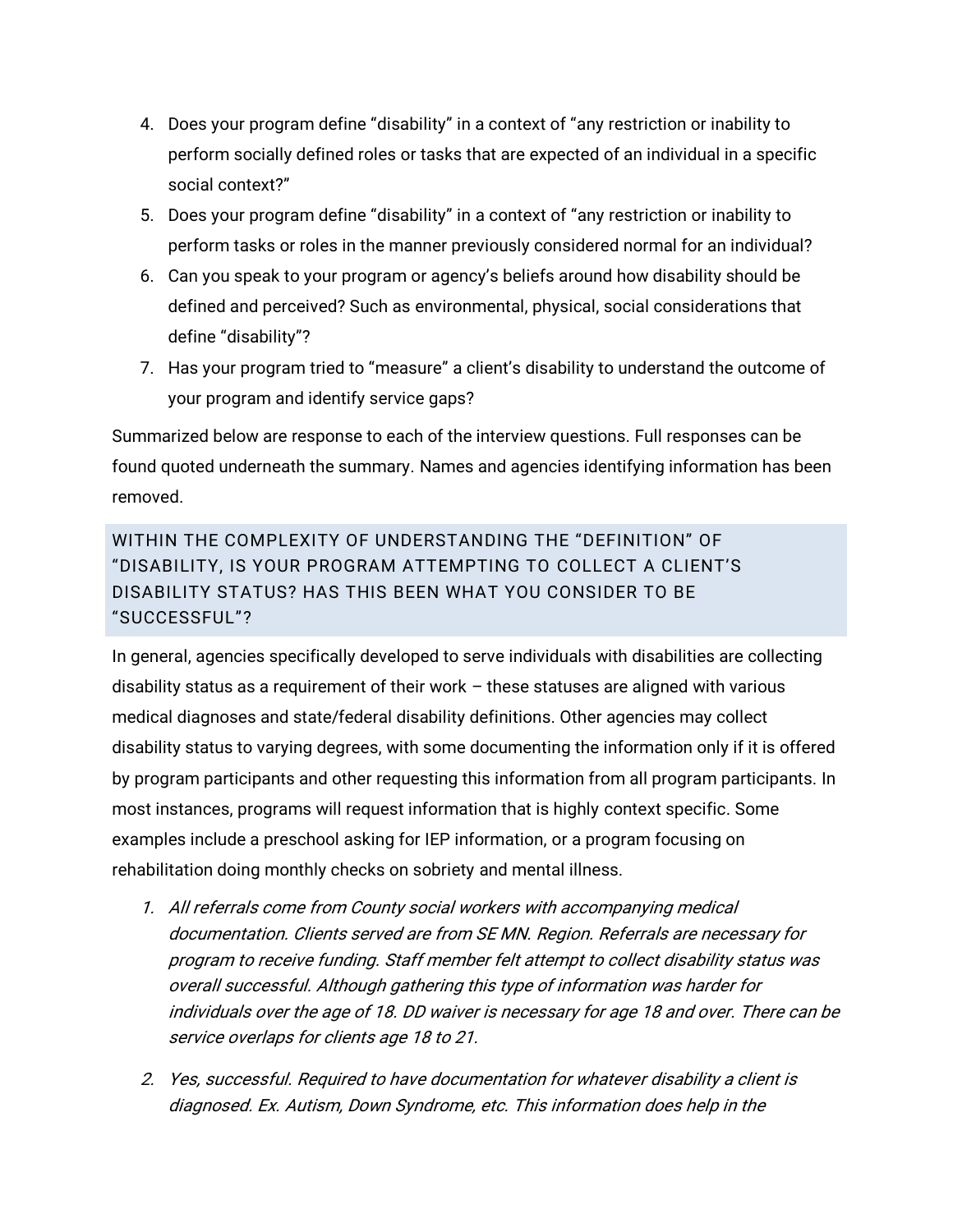decision=making process. Funding sources require individual meets "disability" definition. Able to take private pay.

- 3. No. Use Adverse Childhood Experience (ACE) tool score based on childhood trauma.
- 4. Yes. On intake, ask if collecting any SSI or disability income, does client have needs? Can review at monthly visits. Document in care plan. Ability to intervene at times, if needed.
- 5. No. People may offer this type of information.
- 6. Yes. For children, licensing requires this information. Ex. If Individualized Education Plan (IEP) exist, needs to be on file. Direction comes from School District. "Success' is being defined/ refined. Working on a tool to use in the Family Resource Center.

WITHIN THE COMPLEXITY OF UNDERSTANDING THE "DEFINITION" OF "DISABILITY, IS YOUR PROGRAM ATTEMPTING TO ASSESS A CLIENT'S DISABILITY STATUS? HAS THIS BEEN WHAT YOU CONSIDER TO BE "SUCCESSFUL?

The two agencies developed to serve individuals with disabilities do assessments on occasion, but in most cases program participants will already have been assessed prior to their referral being made.

Other agencies uniformly responded that they do not assess a program participant's disability status, while at the same time doing assessments on dimensions of functioning such as trauma, chemical dependency, mental health/illness, and early childhood development. Any one of these assessments may reveal disability status or be viewed as assessing contextspecific disability status in and of themselves.

- 1. Yes, successful when implemented correctly. Staff training/ team training can be a hinderance to this success.
- 2. County caseworker does assessment and determines needs. "MN. Choices" possible name of program caseworker may utilize. At later time, may do functional assessment.
- 3. No.
- 4. Don't necessarily assess. Depends on staff's licensure. Ability to refer, if needed. Does client have County "ARMS" worker?
- 5. No.
- 6. No, not disability focused. Program does collect information ongoing.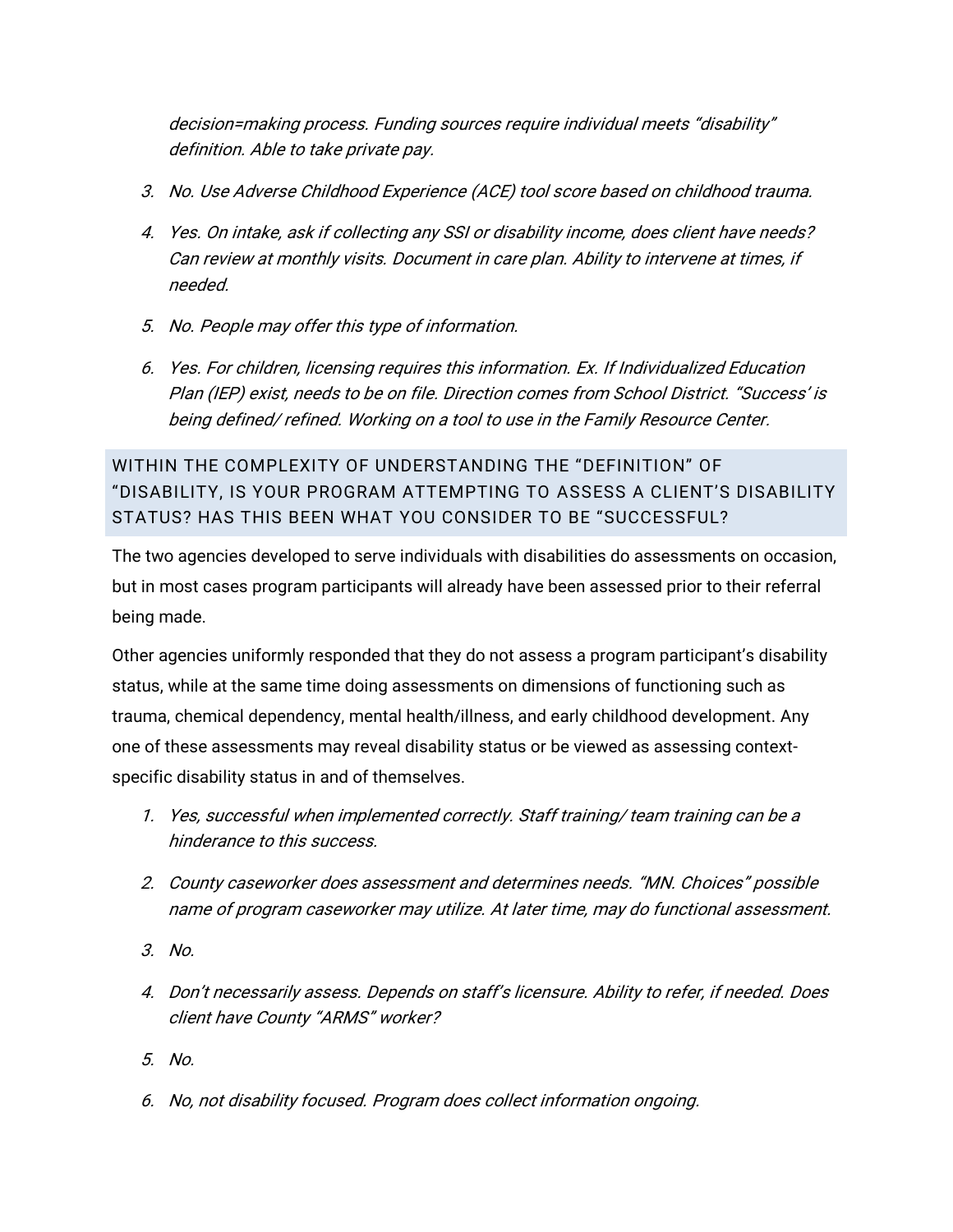## IS THERE A PARTICULAR MECHANISM (TOOL) IS USED BY YOUR PROGRAM TO GATHER DISABILITY INFORMATION?

Despite agencies saying they do not assess for disability status, five of the six agencies were able to identify the tool that they used to assess program participants' context-specific behaviors, and which could be used for person-centered planning, such as to develop a treatment or intervention plan for that individual. The agency which does not have a such a tool relies on outside assessments from Olmsted County.

- 1. Utilize a "one-page snapshot". Focus on person-centered planning. Believe can't keep person in a bubble. Struggle with getting State and Federal lawmakers to understand that. Coming down the pipeline for a change is the Olmstead Act (federal law, like Massachusetts State in yr.1999.) (WIOA- Federal Plan Remove Sub-Minimum Act.)
- 2. No.
- 3. ACE score. Agency views participants as "resilient".
- 4. Utilization of Intake and Care Plan. Ex. Do track for TBI (traumatic brain injury). There is <sup>a</sup>"Head Trauma and Brain Injury" questionnaire.
- 5. There is some data collection. Ministry leader may collect some data and share nationally. Helps identify issues.
- 6. Teaching Strategies Gold are completed which may lead to a referral re: disability.

DOES YOUR PROGRAM DEFINE "DISABILITY" IN A CONTEXT OF "ANY RESTRICTION OR INABILITY TO PERFORM SOCIALLY DEFINED ROLES OR TASKS THAT ARE EXPECTED OF AN INDIVIDUAL IN A SPECIFIC SOCIAL CONTEXT?"

Five of the six agencies interviewed could identify within their programming an assessment that focused on context-specific performance. This was typically tied to the agency's focus – such as early childhood development, sobriety, and recovery from trauma. When responding to this question, the interviewee would often respond that they do this but they don't use the label 'disability' due to the stigma.

- 1. Yes, overall. No, for TBI clients (exception of possibly impulse control).
- 2. Yes, along with need to take care of Activities of Daily Living (ADL's).
- 3. Yes, but do not use the word "disability". "Disability" has such a negative context.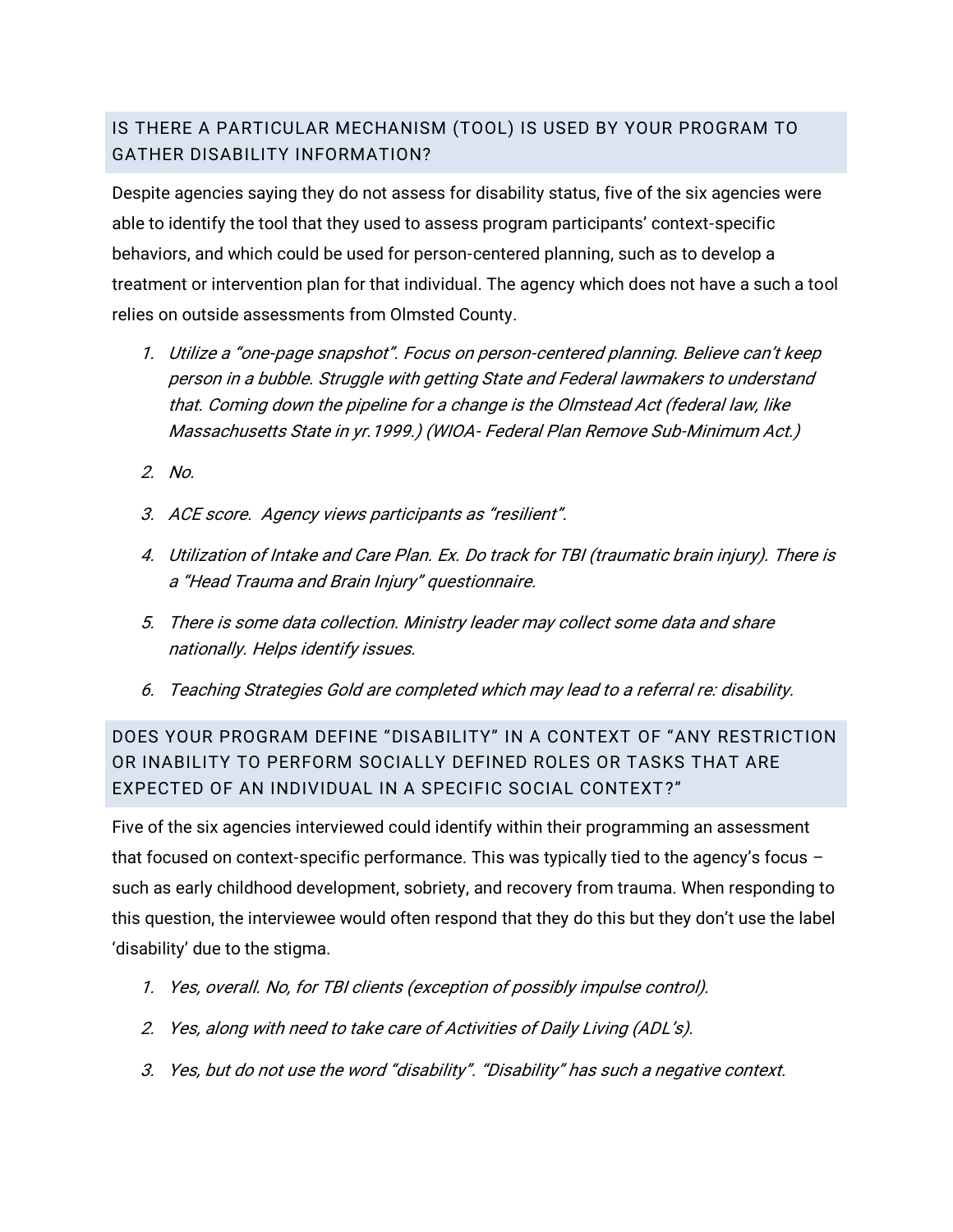- 4. Not necessarily. Labels can cause guilt and shaming. Instead, ask, "How is your mental or physical health going?" Provide monthly social opportunities for adults, no children.
- 5. No.
- 6. If child not meeting developmental milestones, this may be a "red flag". (Ex. lunchtime)

DOES YOUR PROGRAM DEFINE "DISABILITY" IN A CONTET OF "ANY RESTRICTION OR INABLILTY TO PERFORM TASKS OR ROLES IN THE MANNER PREVIOUSLY CONSIDERED NORMAL FOR AN INDIVIDUAL?

This question generated similar responses to the previous question. Two agencies reiterated the importance of language when discussing disability and individual abilities.

- 1. Yes, use "unique abilities" instead of "disability".
- 2. There is difficulty in this agency answering cognitive or intellectual disability occurring before age 21. TBI does not have to occur before the age of 21. At times clients may "float" to different programs depending on funding.
- 3. Yes, but don't label as "disability". Think of traits and being successful.
- 4. Not necessarily. Labels can cause guilt and shaming. Goal is to be non-discriminatory.
- 5. No. Provide literature and someone may self-identify.
- 6. Conversational summary may lead to a referral at some point. Have not had a child with a physical disability yet.

CAN YOU SPEAK TO YOUR PROGRAM OR AGENCY'S BELIEFS AROUND HOW DISABILITY SHOULD BE DEFINED AND PERCEIVED? SUCH AS ENVIRONMENTAL, PHYSICAL, SOCIAL CONSIDERATIONS THAT DEFINE "DISABILITY"?

Each respondent spoke of the importance to be person-centered, and that defining, measuring, and assessing an individual's disability status was only important in terms of implementing the work or providing services. Agencies designed to support adults with disabilities tended to acknowledge that diagnoses and the term 'disabled' were necessary to getting the work done, especially in an environment where eligibility, vouchers, and reimbursements are based off such assessments. Other programs focused on the pragmatic – whether a behavior or characteristic is considered or labelled a disability is secondary to the fact that it may be a vulnerability or barrier to a program participant's success.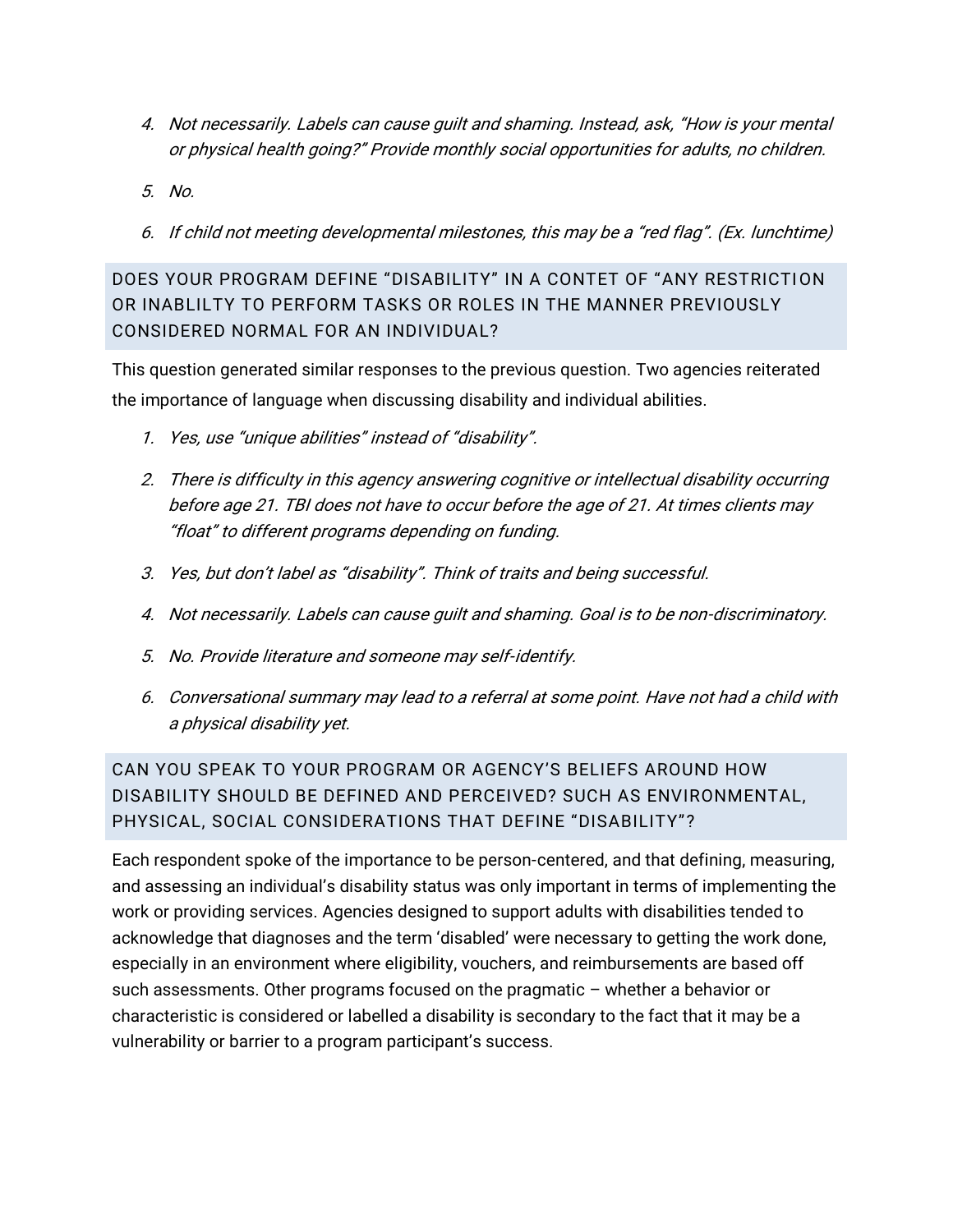- 1. Always put person first before disabilities. Person centered approach. Ex. If a person in a wheelchair wants to go skydiving, how can we make that happen? There is a very joint effort within Olmsted County (workplace, family home, medical).
- 2. Prefer not defined at all. Obviously a need. Philosophically, we all have a disability. We try not to categorize. We will always have to find ways to help each other.
- 3. Strongly stressed the System is disabled.
- 4. Referred to Program brochure. See enclosed.
- 5. Not necessarily a perception. Program is there as a supportive mechanism. Ex. social delays are a disability if it causes a vulnerability.
- 6. Provide family atmosphere. Relationships are important. Purposeful in knowing who parents are. All of the children "disabled" wouldn't be able to pick out in classroom.

HAS YOUR PROGRAM TRIED TO "MEASURE" A CLIENT'S DISABILITY TO UNDERSTAND THE OUTCOME OF YOUR PROGRAM AND IDENTIFY SERVICE GAPS?

Two agencies responded yes to this question. Both track the disability status of participants upon intake and use state/federal definitions of disability.

- 1. Yes, specific to client and what they want to achieve. This allows independence. Dignity vs. risk.
- 2. No. Might measure if change in environment has created positive change. Personcentered. Support for people around the person, too. People with developmental disabilities are not children. We make determination based on need. We're all vulnerable. Ex. Uber or Lyft. Change in environment is key. Having the "right" environment is key.
- 3. \*\*missed question\*\*
- 4. No. At intake, one year, discharge, use "ASAME's".
- 5. Yes. Would like to meet the needs of those coming through the doors.
- 6. No, this is a new program. Open eight months at time of interview (open- October 2018).

QUESTIONS ABOUT WORKFORCE AND SERVICES ENVIRONMENT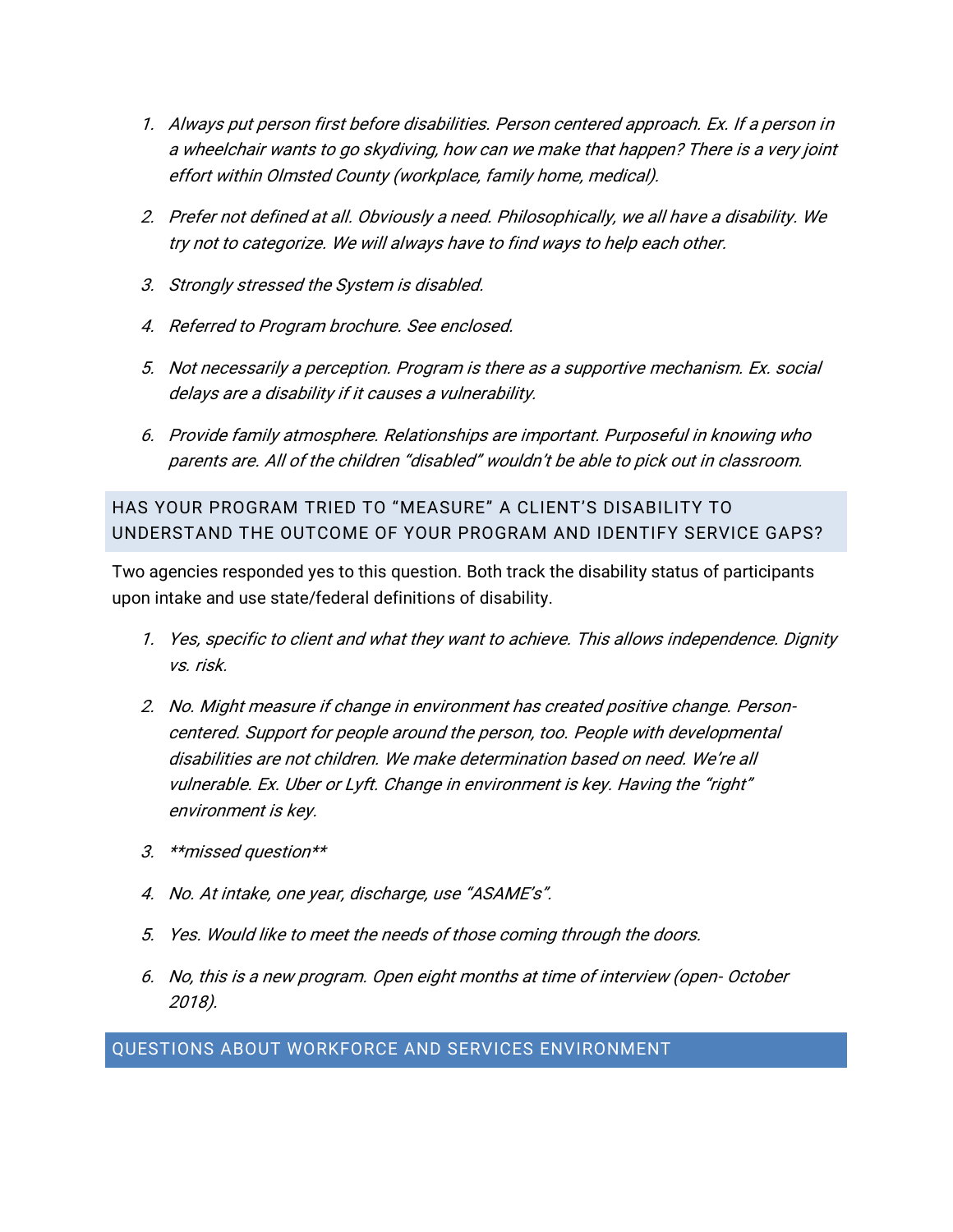Interviewees were also asked additional questions about their program staff, workforce considerations, and the services environment in Rochester. The results of these questions can be found in the appendix. These responses are anticipated to be used in the United Way Learning Cohorts in 2019-2020.

- 1. How is your program supporting positive change for disabled staff?
- 2. Can you speak to the diversity of your staff?
- 3. Does your program promote the idea of staff serving as role-models for disabled clients?
- 4. How are staff members serving as role models to your clients?
- 5. Has your program created any surveys to gauge participants' satisfaction?
- 6. Is your program currently experiencing a workforce shortage?
- 7. How would you describe your program's relationship with Olmsted County Human Services?
- 8. Are there any suggestions your program may have to improve communication with other community programs or Olmsted County Programs?

### NEXT STEPS

The results of the questions related to the definition of disability will be used in the following ways:

- Funded program partners will be invited to answer a narrative question around the disability status of the program participants
- Propose including a disability-focused activity (or activities) in the 2020 Advocacy Agenda for United Way of Olmsted County
- Propose developing an allies and advocate training for UWOC staff focused on disability

Future questions that may be proposed to the learning cohorts are:

- Are United Way funded organizations adequately serving the disabled populations utilizing their assistance?
- How are United Way programs supporting positive change for disabled program participants?
- How do we serve all our program participants?
- How are caregivers supported?

#### APPENDIX: WORKFORCE AND SERVICES ENVIRONMENT RESPONSES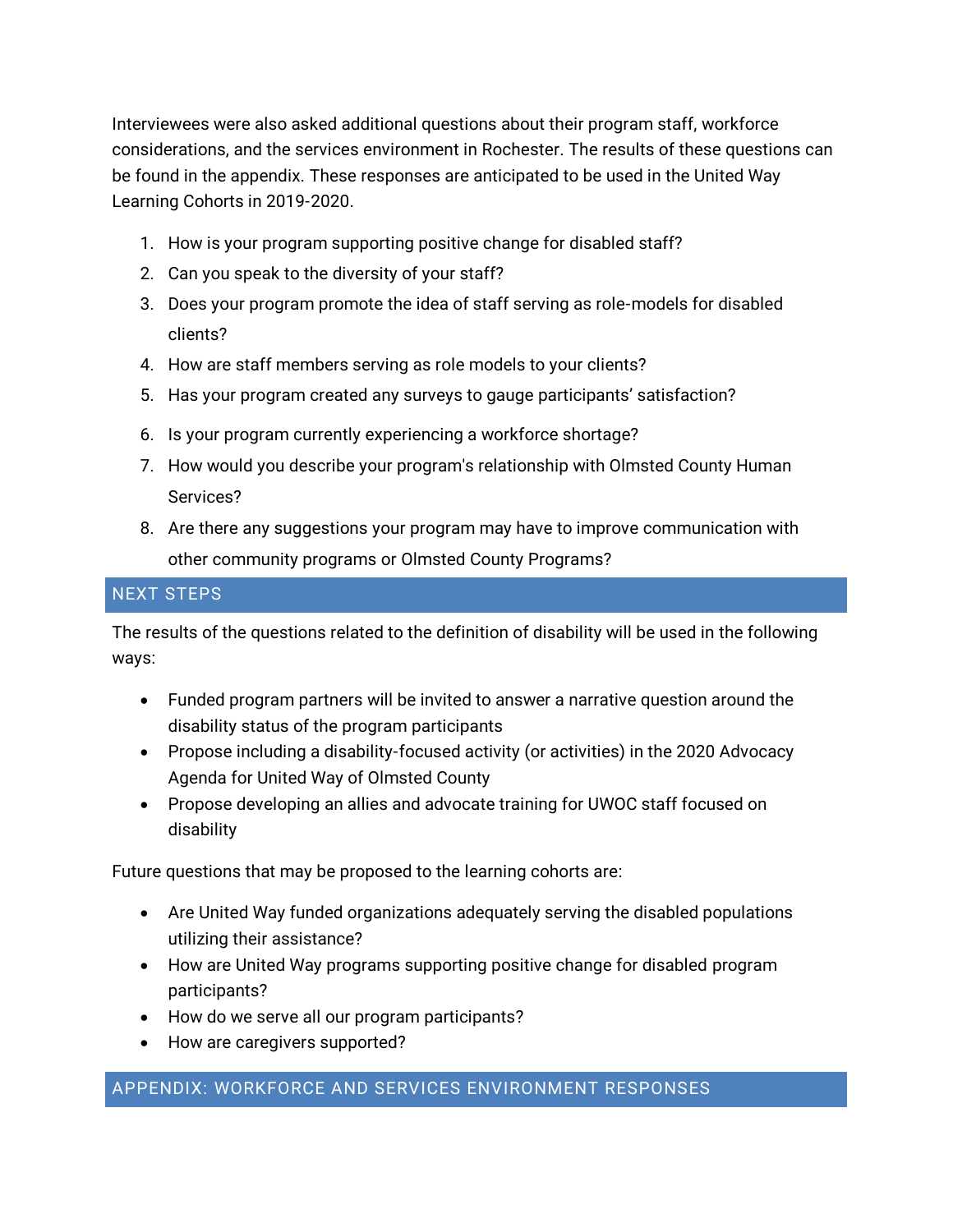## How is your program supporting positive change for disabled staff?

- 1. Focus on unique abilities. Interviewee is supervisor of eleven staff (two with MI/MH issues, one with autism, one visually impaired, one with TBI, one with PTSD, other selfdisclosed.)
- 2. Probably have disabled staff. Would make any necessary changes to accommodate needs. We don't go out to recruit disabled staff.
- 3. Asking question, "Is there anything that would prohibit you from doing your job?" Maternity leave is an example. Person-centered approach.
- 4. Not a discussion we talk about. Only have resume. Talk with each other.
- 5. There are staff with disabilities. We have a mentoring partnership.
- 6. Director has an "open-door" policy. Staff able to talk with supervisor. This is a small non-profit. Director feels the staff "feel" supported.

## Can you speak to the diversity of your staff?

- 1. Yes. Human Resources has this information.
- 2. Very diverse staff. 62% of staff foreign born or of color.
- 3. Conscious and intentional about diversity. Need to mirror the population we serve. There are different church backgrounds, genders, skill sets and ethnicity of board members.
- 4. Not super diverse. No males. Work is with women and children populations.
- 5. May fluctuate.
- 6. All female as of time of interview. Has hired first male staff since then. One staff member speaks Mandarin (bi-lingual) and another teacher speaks Spanish (bi-lingual).

## Does your program promote the idea of staff serving as role-models for disabled clients?

- 1. Yes
- 2. Absolutely.
- 3. This is a discipleship program. We are participants not recipients. Intentional in hiring people that can relate to participants.
- 4. Yes. We meet clients "where they're at". Some clients are at a "modeling" stage. We offer a "skills" topic.
- 5. Yes.
- 6. Yes, for parents, not just children. Ex. maybe family member can't read.

#### How are staff members serving as role models to your clients?

1. Working with clients 6 to 8 hours a day. There is awareness of staff and clients disabilities.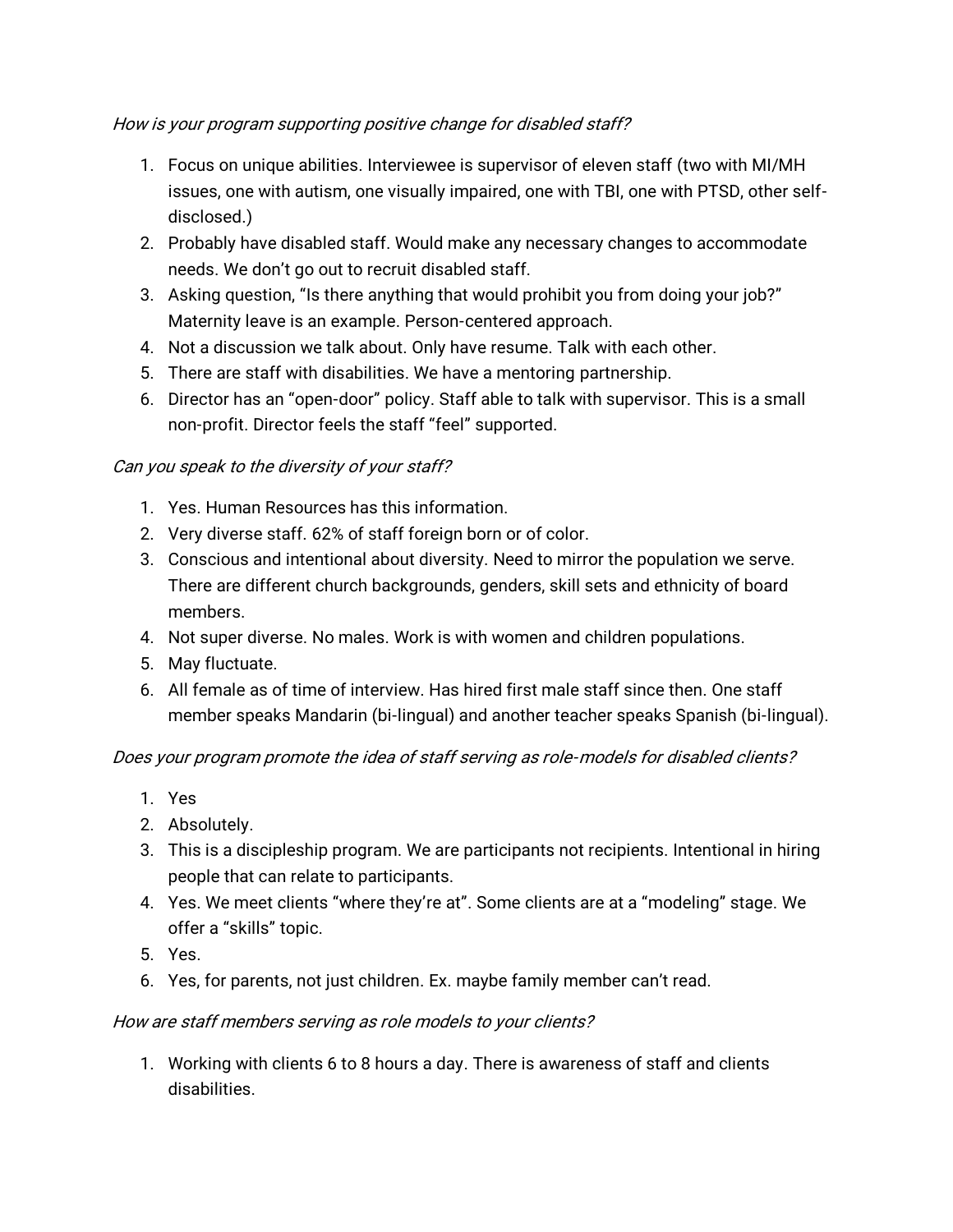- 2. Demonstrating life skills. This is easier in an Independent Living setting compared to a Group Home setting.
- 3. As answered above. This is a discipleship program. We are participants not recipients. Intentional in hiring people that can relate to participants.
- 4. Planning to hire a Peer Support Specialist. Ex. of a question posed to staff is "how are you handling that?"
- 5. Program is character based. Ex. morality, good listener, greeting newcomers, working your own program.
- 6. Ex. above. Family member not being able to read.

## Has your program created any surveys to gauge participants' satisfaction?

- 1. Yes. Program willing to share survey.
- 2. Yes, we do. Survey in Independent Living setting is easier to know of client's views. In a Group Home setting, is it the resident or family / guardian completing the survey?
- 3. Both pre and post- surveys. Assess Men in Program a minimum of six months. Women and Children there is no maximum length of stay.
- 4. Yes. Program recently started quarterly and completed during "donation day" and also at discharge.
- 5. No.
- 6. Survey will be done at end of Summer of 2019. Licensing requires this survey.

## Is your program currently experiencing a workforce shortage?

- 1. Yes.
- 2. Yes.
- 3. "Not in a financial position to have a work shortage." No funds are received by government agencies. No reporting to Department of Human Services. This allows for flexibility in staff being hired.
- 4. Yes. Caseload in Rochester is forty clients. Caseload in Winona is nineteen clients (which is only allotted funding for the program).
- 5. No shortage in Rochester. Yes, shortage in Kasson. There is a new ministry leader at Autumn Ridge. Training is offered locally.
- 6. Currently, no. Early Childhood field is experiencing shortage. Some staff comments are the program is small and allows for chance to get to know families. Family Nights allow staff to see families as they are. Staff members are laying the foundation.

How would you describe your program's relationship with Olmsted County Human Services?

1. Wonderful. Program has a great working relationship with Olmsted County.